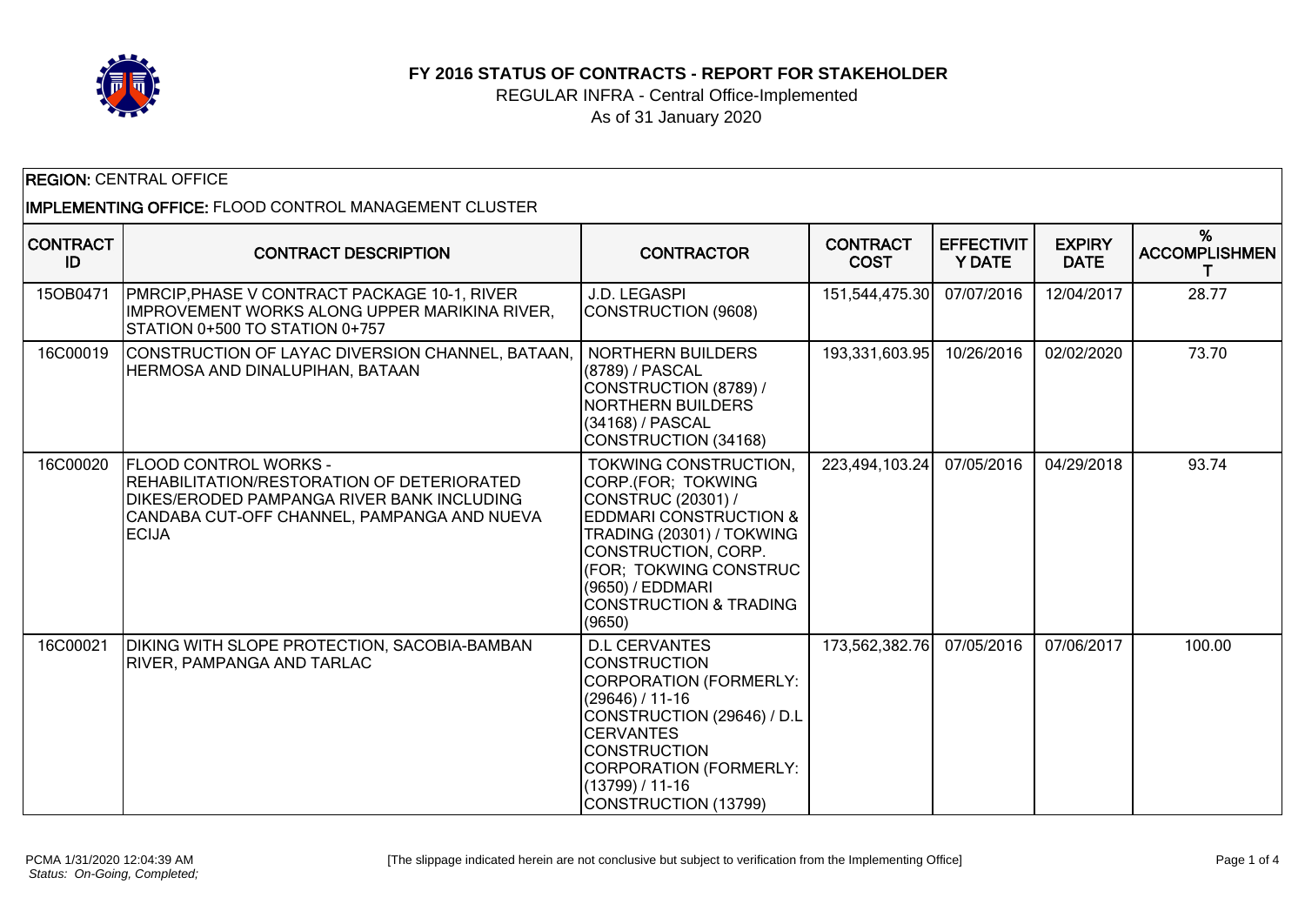| 16C00022 | <b>FLOOD CONTROL WORKS IN PORAC-GUMAIN, SAN</b><br>FERNANDO RIVER, LUBAO, SASMUAN, GUAGUA AND CITY<br>OF SAN FERNANDO, PAMPANGA                                                                                                                                                       | AKN CONSTRUCTION<br>CORPORATION (11845)                                                                                                                                                                               | 154,848,911.96 | 07/06/2016 | 05/12/2017 | 93.34 |
|----------|---------------------------------------------------------------------------------------------------------------------------------------------------------------------------------------------------------------------------------------------------------------------------------------|-----------------------------------------------------------------------------------------------------------------------------------------------------------------------------------------------------------------------|----------------|------------|------------|-------|
| 16C00034 | FLOOD CONTROL WORKS-SACOBIA-BAMBAN-ABACAN<br>RIVER TRAINING WORKS INCLUDING RIO CHICO RIVER,<br>TARLAC AND NUEVA ECIJA                                                                                                                                                                | NORTHERN BUILDERS<br>(8789)                                                                                                                                                                                           | 275,651,120.44 | 10/06/2016 | 11/12/2019 | 87.43 |
| 16C00084 | FLOOD/LAHAR CONTROL WORKS IN PASIG-POTRERO<br>RIVER AND PASAC DELTA AREA, PAMPANGA INCLUDING<br>DIVERSION OF FLOW OF WATER TO PASIG-POTRERO<br>RIVER, BACOLOR, PAMPANGA                                                                                                               | R.U. AQUINO<br>CONSTRUCTION AND<br>DEVELOPMENT CORP. (FO<br>(23507)                                                                                                                                                   | 376,844,494.45 | 02/10/2017 | 01/09/2019 | 76.13 |
| 16C00085 | FLOOD CONTROL PROJECT-WESTERN RIVER, STO.<br>TOMAS/BUCAO RIVER, ZAMBALES                                                                                                                                                                                                              | <b>HORAMABI BUILDERS</b><br>(23507) / R.U. AQUINO<br><b>CONSTRUCTION AND</b><br>DEVELOPMENT CORP. (FO<br>(23507) / HORAMABI<br>BUILDERS (24129) / R.U.<br>AQUINO CONSTRUCTION<br>AND DEVELOPMENT CORP.<br>(FO (24129) | 413,628,981.16 | 03/08/2017 | 12/11/2019 | 70.44 |
| 16O00023 | UPPER MARIKINA RIVER IMPV'T./REVETMENT<br>WALL, MARIKINA CITY 1ST LD (CONTRACT PACKAGE 3)<br><b>RIVER IMPV'T.</b>                                                                                                                                                                     | E.M. CUERPO, INC. (30963) /<br><b>IMSB VITUG CONSTRUCTION</b><br>(30963) / E.M. CUERPO, INC.<br>(33019) / MSB VITUG<br>CONSTRUCTION (33019)                                                                           | 233,614,742.92 | 05/10/2016 | 12/19/2017 | 72.75 |
| 16O00047 | <b>FLOOD CONTROL PROJECTS BAS3ED ON FLOOD MASTER</b><br>PLAN FOR METRO MANILA AND SURROUNDING AREAS,<br>LAS PINAS RIVER IMPROVEMENT INCLUDING ROW<br>(REVETMENT WORKS ALONG MARULAS-TUNGTONG<br>CREEK DIVERSION CHANNEL (DPWH: KAYBUBOY CREEK<br>TRIBUTARY) STA. 1+100 TO STA. 1+400, | E. F. CHUA CONSTRUCTION,<br>INC. (37826)                                                                                                                                                                              | 114,864,618.79 | 04/26/2018 | 06/30/2019 | 68.66 |
| 16Z00020 | CONSTRUCTION OF RETARDING POND, KAINGIN BUKID,<br>BRGY. APOLONIO SAMSON, QUEZON CITY 6TH LD                                                                                                                                                                                           | R.U. AQUINO<br><b>CONSTRUCTION AND</b><br>DEVELOPMENT CORP. (FO<br>(23507)                                                                                                                                            | 942,726,770.24 | 02/08/2018 | 01/12/2023 | 10.70 |
| 16Z00021 | METRO CEBU FLOOD CONTROL PROJECT AND DRAINAGE<br>IMPROVEMENT PROJECT - SUBANG DAKU, LAHUG,<br>GUADALUPE, KINALUMSAN, TIPOLO, TEJERO AND<br><b>BULACAO RIVER BASINS, CEBU CITY</b>                                                                                                     | ARN BUILDERS, INC. (FOR:<br>ARN BUILDERS) (18930)                                                                                                                                                                     | 684,034,967.51 | 02/21/2018 | 05/05/2021 | 78.41 |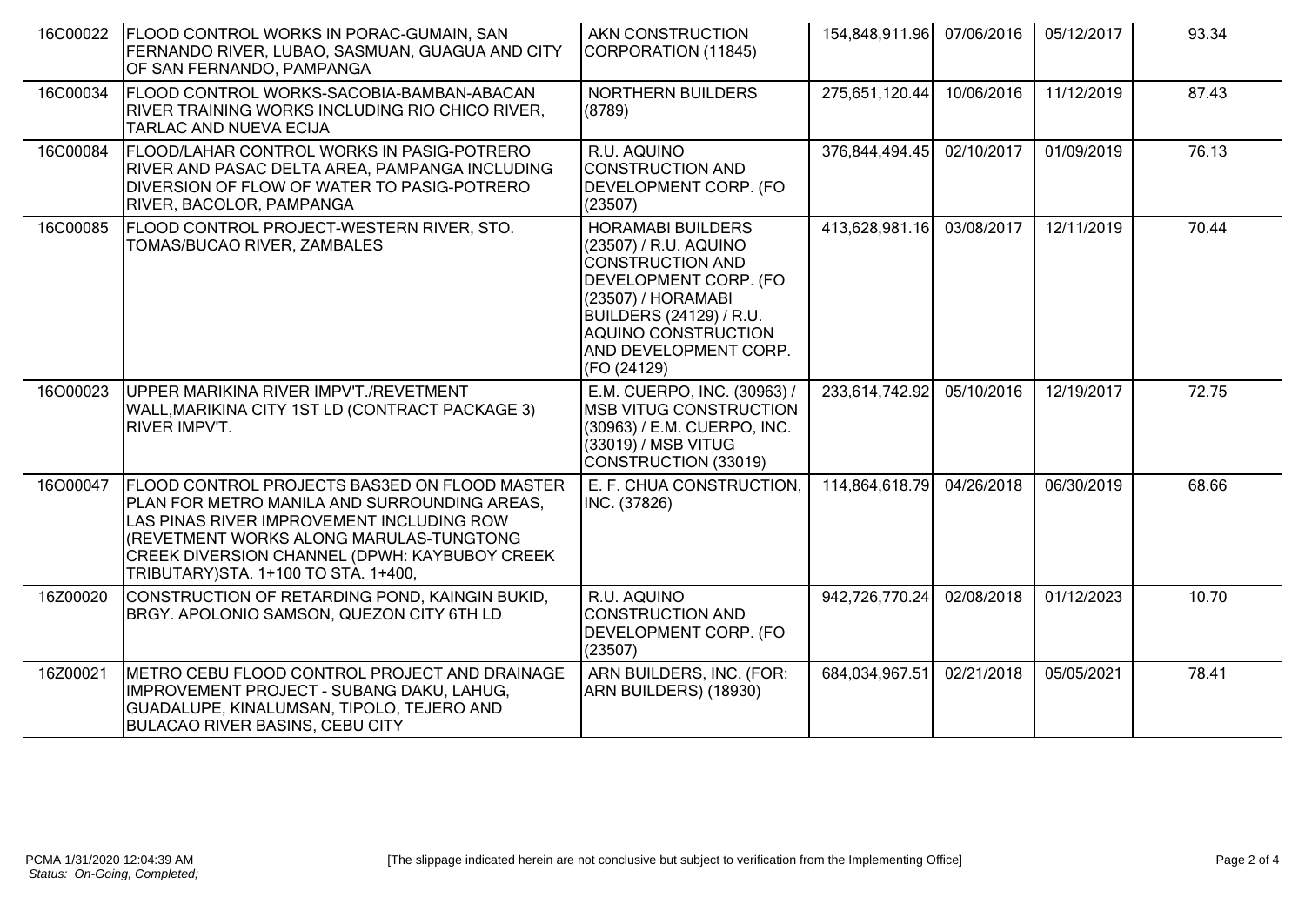## REGION: CENTRAL OFFICE

## IMPLEMENTING OFFICE: ROADS MANAGEMENT CLUSTER I (BILATERAL)

| <b>CONTRACT</b><br>ID | <b>CONTRACT DESCRIPTION</b>                                                                                                                                                                                                                                          | <b>CONTRACTOR</b>                                                                                                                              | <b>CONTRACT</b><br><b>COST</b> | <b>EFFECTIVIT</b><br>Y DATE | <b>EXPIRY</b><br><b>DATE</b> | %<br><b>ACCOMPLISHMEN</b> |
|-----------------------|----------------------------------------------------------------------------------------------------------------------------------------------------------------------------------------------------------------------------------------------------------------------|------------------------------------------------------------------------------------------------------------------------------------------------|--------------------------------|-----------------------------|------------------------------|---------------------------|
| 18100073              | IANNUAL WORK PROGRAM 3 / PREVENTIVE MAINTENANCE<br>(AWP3/PM), PALO - CARIGARA - ORMOC ROAD, CARIGARA -<br>ORMOC SECTION, KO991+661 - K1005+1040, WITH<br><b>EXCEPTIONS, LEYTE</b>                                                                                    | MAC BUILDERS (7249)                                                                                                                            | 163,813,468.81                 | 02/19/2019                  | 12/15/2019                   | 89.23                     |
| 18100074              | IANNUAL WORK PROGRAM 3 / PREVENTIVE MAINTENANCE<br>(AWP3/PM), ORMOC - BAYBAY - SOUTHERN LEYTE BDRY.<br>ROAD, ORMOC - ALBUERA SECTION, K1012+614 -<br>K1026+000 (WITH EXCEPTIONS), LEYTE                                                                              | MAC BUILDERS (7249)                                                                                                                            | 195,427,502.11                 | 02/19/2019                  | 12/15/2019                   | 95.16                     |
| 18L00171              | <b>PREVENTIVE MAINTENANCE(PM), ROAD UPGRADING &amp;</b><br>PRESERVATION PROJECT (RUPP) UNDER JAPAN INT'L.<br><b>COOPERATI</b>                                                                                                                                        | WEE ENG CONSTRUCTION,<br>INC. (16380)                                                                                                          | 167,188,628.32                 | 01/09/2019                  | 05/08/2019                   | 100.00                    |
| 18Z00001              | NEGOTIATED PROCUREMENT FOR THE WIDENING FROM 2-<br>LANES TO 4-LANES PF CONTRACT PJACKAGE 3, PLARIDEL<br>BYPASS ROAD, STA. 47+400.00 TO STA. 49+625, ARTERIAL<br>ROAD BYPASS PROJECT, PHASE III, FUNDED UNDER JICA<br>LOAN AGREEMENT NO. PH-P266 AND JICA L/A PH-P250 | SHIMIZU CORPORATION<br>(OECO_16693) / F.F. CRUZ &<br>CO., INC. (OECO 16693) /<br>SHIMIZU CORPORATION<br>(123) / F.F. CRUZ & CO., INC.<br>(123) | 1,092,133,039.9                | 07/06/2018                  | 08/23/2020                   | 77.86                     |